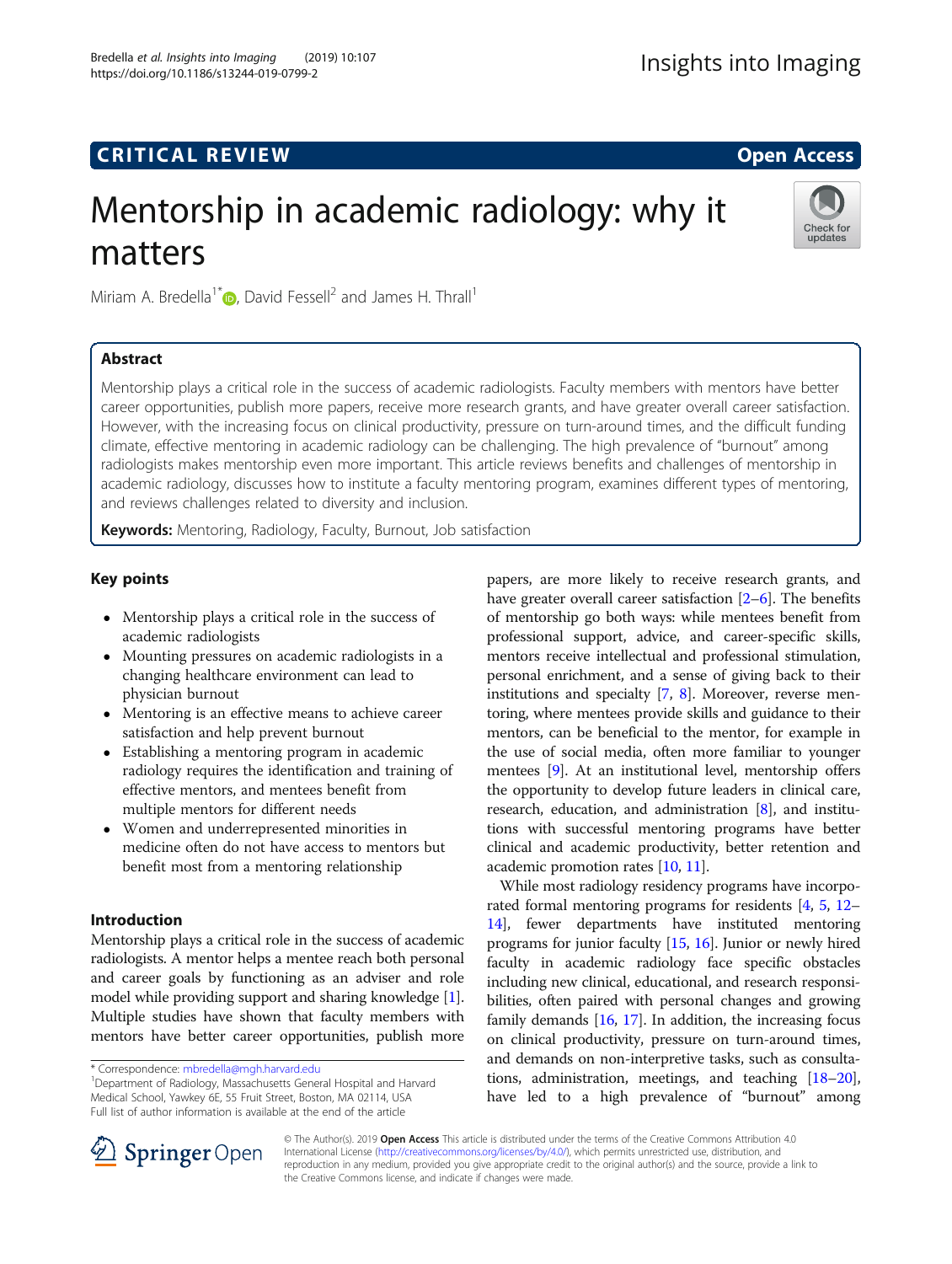radiologists [\[21\]](#page-5-0), making mentoring of junior faculty members even more important.

This article reviews the benefits and challenges of mentorship in academic radiology, discusses how to institute a faculty mentoring program, examines different types of mentoring, and reviews challenges related to diversity and inclusion.

## Why mentorship in academic radiology matters more than ever

A career in academic radiology requires balancing competing demands from clinical work, education, and research. Reasons for junior faculty to embark on a career in academic radiology include opportunities for teaching, research, and having an interesting mix of clinical cases, while deterrents include insufficient financial compensation, lack of academic time, high clinical workload, and the long time for promotion [[22\]](#page-5-0). Most faculty who leave academics do so within the first years; therefore, efforts should be concentrated on retaining junior faculty through effective mentoring to address the following challenges.

## Mounting pressures on academic radiologists in a changing healthcare environment

Academic radiology has experienced major changes over the past decades [[23\]](#page-5-0), with increasing imaging volumes coupled with lower reimbursement rates [[24\]](#page-5-0), pressure on shorter turn-around times (TAT), and growing demands on non-interpretative tasks [\[18](#page-5-0), [19,](#page-5-0) [25](#page-5-0)]. The average workload of radiologists as measured by annual relative value units (RVUs) per radiologist has increased by 70% over the last 25 years [[18\]](#page-5-0), and this increase was coupled with lower TAT. In fact, low TAT has been among one of the highest priorities in academic medical centers [\[20](#page-5-0)]. In addition to the increasing interpretative demands, non-interpretative demands, such as consultations, presentations during multidisciplinary conferences, meetings, training of technologists, and requirements for resident supervision, are rising. A study by Dhanoa et al. has shown that radiologists spend only about half of their time on clinical activities and the remaining time is spent on non-interpretive tasks [[19\]](#page-5-0). Furthermore, decreasing autonomy associated with practice standardization, structured reporting, evidence-based recommendations, procedural checklists, and increasing dependence on integrated information technology systems [[26\]](#page-5-0), place academic radiologists at an increased risk of burnout [[21,](#page-5-0) [27](#page-5-0)]. These challenges indicate the need for dedicated mentoring of radiology faculty as mentoring has been shown to help prevent burnout in radiology [[28](#page-5-0), [29\]](#page-5-0).

## Challenges of junior faculty members to focus on academic career development

Junior and new faculty members typically focus on managing the clinical workload, trying to "survive" in a new hospital system with new colleagues and often growing family responsibilities [\[17\]](#page-5-0), with little emphasis on their academic career development. Because of economic pressures, junior faculty members usually have less protected academic time compared to their senior peers [[30\]](#page-5-0). In these circumstances, mentorship becomes critical in helping junior faculty to improve their clinical efficiency and to guide them in their professional and personal development, including academic promotion [[31\]](#page-5-0). Academic promotion is an important goal for junior faculty. Promotion not only represents a formal marker of academic success but may also lead to additional salary and benefits  $[30]$  $[30]$  $[30]$ . Junior faculty members often lack the knowledge of promotion criteria within their institution and benefit from mentoring to better identify their academic track and area of expertise, guidance on which academic activities to focus, and advice on whether they are ready to be promoted. In fact, 98% of academic physicians cited a lack of mentoring as the largest or second largest factor in hindering career progress [\[32](#page-5-0)].

## Grant funding climate

While most academic radiologists who do research are "clinician scholars" who are not dependent on external funding, a small percentage of academic radiologists are able to obtain government or industry-funded grants [[30\]](#page-5-0). Such funding supports the development, testing, and dissemination of innovative new imaging technologies and is crucial to advance our field [\[33](#page-5-0), [34](#page-5-0)]. The primary source of grant funding in the USA is the National Institutes of Health (NIH). NIH grants are highly competitive, and only a small number of NIH grant applications receive funding [\[35](#page-5-0)]. Junior faculty without prior track records of research success face a steep challenge in getting past the threshold of obtaining their first grants, an important step in establishing independent research careers. Declining funding combined with a shift to multidisciplinary, collaborative team-science, requires mentoring programs to support early-stage investigators [[36](#page-5-0)–[38](#page-5-0)]. Mentors with track records of success in obtaining grants are invaluable in helping junior faculty in understanding the ins and outs of grant structure and grant writing and grantsmanship.

## Lack of training in professionalism

Over the last decade, there has been an increasing focus on professionalism in academic medicine. Teaching and assessing competence in professionalism is now an explicit expectation for Accreditation Council Graduate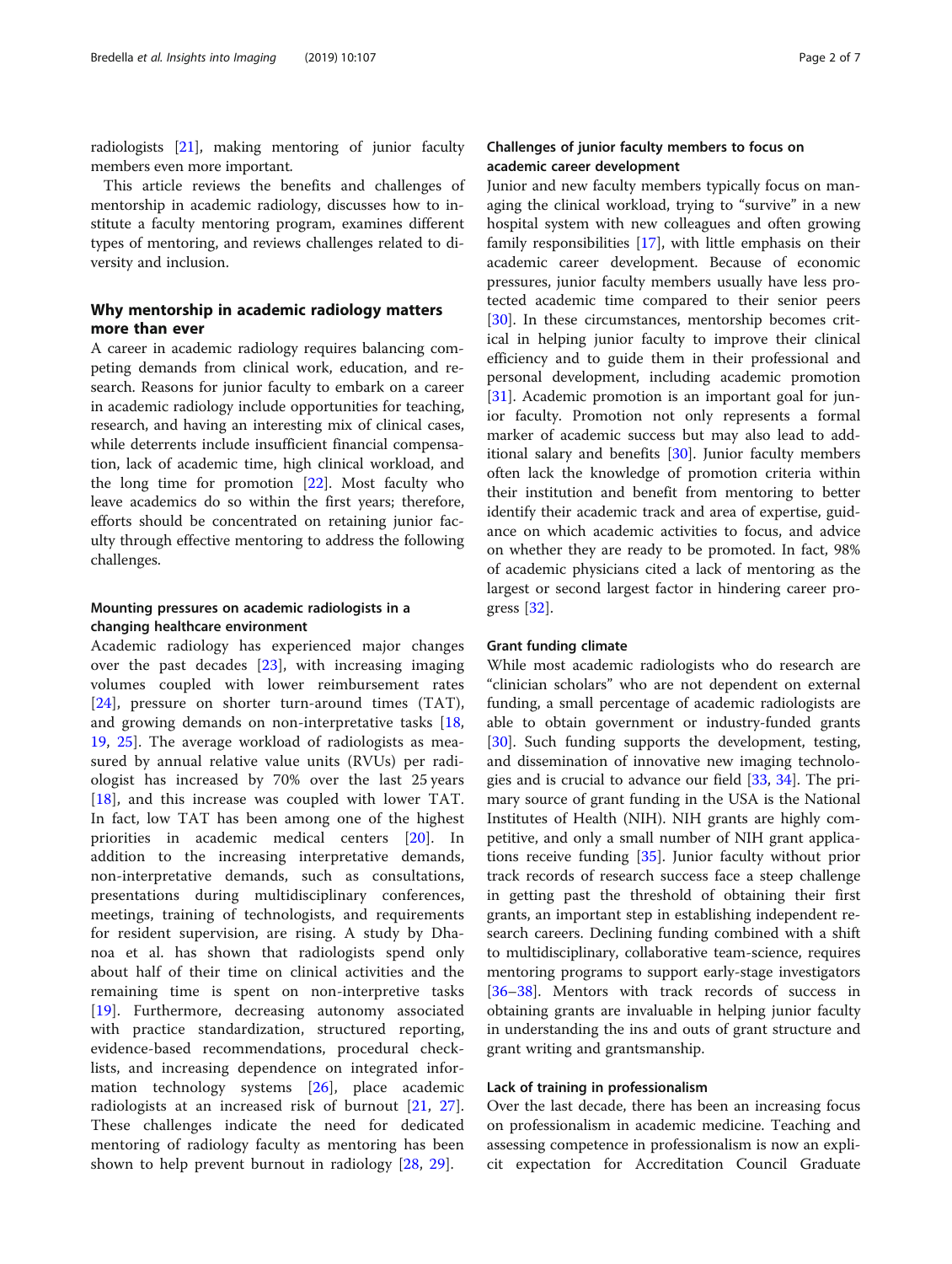Medical Education (ACGME) accredited programs in radiology [[39](#page-5-0)]; however, this topic often receives little attention beyond residency. Unprofessional conduct by radiologists, including conduct leading to prison sentences, has emphasized the need for education and mentorship in professional conduct. Over the past years, radiologists have pled guilty to bribery, fraudulent billing, unlawful prescription of controlled substances, and submission of fraudulent expense reports [[40](#page-5-0)]. This highlights the need for discussions around professionalism by mentors and role models beyond compliance with policies and procedures [\[40](#page-5-0)].

Generational differences, increased diversity in the workforce, and the use of social media can also add to misunderstandings of professional conduct [[41\]](#page-5-0). Moreover, the patient-doctor relationship has changed from paternalistic medicine to patient-centered, with patients being encouraged and empowered to control the direction of their care [[41,](#page-5-0) [42](#page-5-0)]. The use of the Internet, websites, chat rooms, and blogs by patients and their families, to acquire and share information, can pose challenges in professionalism. Radiologists need to behave appropriately and respectfully in digital and social media, and mentors are needed more than ever to teach the appropriate use of social media, patient confidentiality, and digital professionalism [\[41](#page-5-0)].

The current healthcare climate poses several challenges to academic radiologists. Successful mentoring is more important than ever for retaining and managing the current and upcoming demands of junior faculty, and to ensure the future of radiology [\[7](#page-5-0)].

## Establishing a faculty mentoring program in academic radiology

Several studies have examined key components of a successful mentoring program in academic radiology [\[3](#page-5-0), [7](#page-5-0), [8,](#page-5-0) [15,](#page-5-0) [43](#page-5-0)]. A mentoring program must be customized to meet the specific needs of the faculty to make sure that the experience is rewarding for both mentors and mentees, rather than an obligation [[15](#page-5-0)]. The identification and training of potential mentors are crucial for the success of a mentoring program [[44](#page-6-0), [45\]](#page-6-0). An important concept of mentoring in academic radiology is that one mentor cannot do it all and mentees need to assemble a mentorship team [\[46](#page-6-0)]. In our mentoring program for junior faculty in the department of radiology at the Massachusetts General Hospital (MGH), we encourage mentees to create a mentorship "Board of Directors," tailored to the unique needs of each faculty member. A diverse group of mentors can provide the mentee with a wide range of perspectives related to research, administration, and clinical expertise and allows networking and development of mentorship relations when one does not need anything in return. Mentees are also encouraged to reach out to mentors from different departments and institutions, also outside of medicine. For this purpose, the Department of Radiology at MGH provides funds for mentees to take potential mentors out to lunch or dinner. This support has eliminated a financial barrier to less formal, more social mentor-mentee interactions, strengthening relationships.

Setting clear expectations for mentors and mentees, reviewing a mentorship agreement which states the ground rules of the mentorship relationship, and creating a career development plan with short- and longterm goals, which can be revisited during the mentoring meetings, are key components of our mentoring program. Additional goals of the program are academic promotion and preparing mentees for the annual career conference with their division heads. In this regard, mentors and mentees receive dedicated lectures and written material on promotion criteria and how to make the best of their annual career conference.

Regular meetings among the mentees of our program help to exchange ideas and allows for peer-mentoring. We also provide funds to help junior faculty members to hire medical students or college students to help with research and scholarly projects. These interactions give the mentees the opportunity to become mentors themselves for college or medical students.

Finally, assessment of the overall effectiveness of a mentoring program can be obtained through evaluations on career satisfaction, attrition rates of junior faculty, promotion, research-related metrics, such as the number of scientific publications, scientific talks, and grant submissions, teaching-related metrics, such as the number of courses taught and educational publications, and clinical-related metrics, including the development of new clinical care and participation in clinical committees. Feedback from these evaluations can help radiology departments to understand the value of mentorship and allows them to tailor their resources to provide effective support to junior faculty.

## Mentors

The identification and preparation of effective mentors are key to the establishment of a successful mentoring program [\[3](#page-5-0), [43\]](#page-5-0). Several studies have explored the characteristics of good mentors and interactions with their mentees [[3,](#page-5-0) [32,](#page-5-0) [47\]](#page-6-0). Good mentors should be honest, collaborative, and accessible. A well-established position within the academic community that allows professional and networking opportunities for the mentee, professional, and life experiences that can guide mentees in academic and personal decisions, are additional key attributes of a good mentor. Mentors are also expected to provide guidance in dealing with colleagues and institutional "politics" [[31\]](#page-5-0). Mentors should actively seek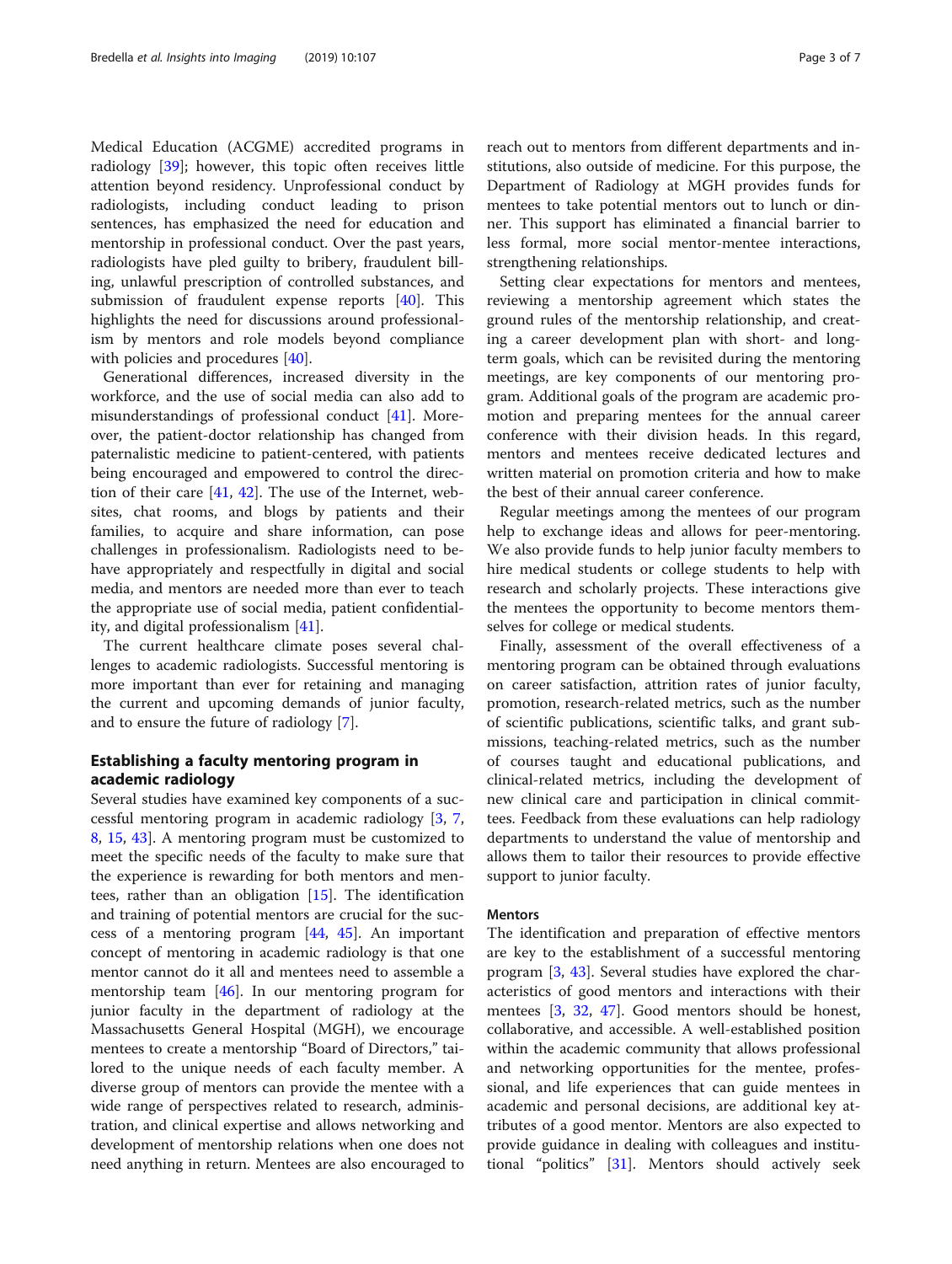feedback from the mentee to determine what is working in the relationship and what needs to be addressed [\[4](#page-5-0)]. Preparation and training of potential mentors include the distribution of written material and participation in mentorship-focused seminars [\[11](#page-5-0)].

The main barrier to becoming a mentor is lack of time [[11,](#page-5-0) [14,](#page-5-0) [16](#page-5-0)], often restricting the number of mentees a mentor can have to 2 or 3 [\[13](#page-5-0)]. A potential downside for mentors is the time spent on mentoring projects which may be less relevant to the mentor, taking time away from performing more advanced projects, necessary to advance the mentor's career [\[48](#page-6-0)]. Including alumni as mentors who do not face the pressures of internal faculty, can help to increase the pool of mentors [\[14](#page-5-0)]. Providing protected time and resources to mentors will increase the likelihood of success and sustainability of a mentoring program [\[11](#page-5-0)]. Formal recognition of mentors for their time and effort and an emphasis on mentoring during the annual career conference and assessment for academic promotion will also help to motivate potential mentors to participate in mentoring [\[16](#page-5-0)].

Malignant mentor behaviors have been described by Chopra et al., which include taking the mentees' ideas and labeling them as their own, exploiting the mentee by giving them low-yield activities that are not advancing their careers, or dominating the mentee, not allowing input from others, which can lead to isolation of the mentee [\[49](#page-6-0)]. Those behaviors are often due to distraction, time constraints, and avoiding feedback, even if constructive criticism is necessary [[49\]](#page-6-0). Many of these problems can be resolved or avoided through mentor and mentee education and open communication and the creation of a mentorship team. However, if necessary, mentees should not be afraid and be supported to change mentors if their needs are not met  $[8, 32]$  $[8, 32]$  $[8, 32]$  $[8, 32]$ .

### Mentees

Mentees play a critical role in the success of the mentormentee relationship, and mentees need to be instructed about what is expected from them. This can be accomplished through seminars and the distribution of written material prior to entering into a formal mentoring relationship. Studies have indicated that mentees should be proactive and should take initiative for the mentoring relationship [\[3](#page-5-0), [50](#page-6-0)]. They should be prepared with an outline of the topics they would like to discuss, complete tasks that were agreed upon, and be receptive to feedback [[3](#page-5-0), [51](#page-6-0)]. The goal for the mentee is to advance personally and professionally, remain independent and goal-oriented.

Mentee missteps often stem from uncertainty about their responsibilities and the mentors' failure to address them. Vaughn et al. described common mentee missteps and solutions on how to overcome them [[52\]](#page-6-0). Awareness of these pitfalls and proactive mentee education can not

only prevent failure but also boost the progress of the mentor-mentee relationship [\[52](#page-6-0)].

#### Matching mentors and mentees

Identifying helpful mentors for junior and newly hired faculty is key to a successful transition to a new faculty position [[8\]](#page-5-0). However, identifying mentors can be challenging for young and new faculty members who may have limited interactions with senior colleagues beyond their own division [[16\]](#page-5-0). For these reasons, early implementation of mentorship strategies and identification of mentors will help improve the integration of junior and newly hired faculty [[8,](#page-5-0) [16](#page-5-0), [43](#page-5-0), [53](#page-6-0)].

Several ways to match mentors and mentees have been described, ranging from self-selected to assigned mentors [\[54](#page-6-0)]. The importance of having the right "chemistry" has been stressed by participants in mentoring relationships [\[32](#page-5-0)] and participants were more willing to engage in a mentoring program if the personalities matched [[55\]](#page-6-0). Some programs pair mentees with mentors within their own department and division, whereas others, especially smaller programs, suggest mentorship outside the department and division, and even outside of the in-stitution [\[11\]](#page-5-0).

In our radiology mentoring program at the MGH, we pair junior faculty members with mentors outside of their division. Mentees often already have mentors within their division and having mentors in the same division can lead to conflicts of interest regarding shared or needed resources or when conflicts arise within the division. Pairing mentors and mentees across divisions also fosters better communication within the department. Pairing of mentors and mentees occurs with input from the mentor and mentee with guidance from the director of the mentoring program. The director of the mentoring program meets with each mentee and suggests potential mentors based on the right chemistry and needs. Both, mentors and mentees, have input in the final pairing.

Some programs prefer a more natural matching process by which mentees independently choose their own mentors [\[11](#page-5-0), [15](#page-5-0)]. Mentees can be paired with a single mentor  $[15]$  or choose several mentors  $[56]$  $[56]$ . While we pair the mentee with a single mentor primarily based on chemistry, mentees are encouraged to reach out to other mentors and create a mentorship "Board of Directors," tailored to the unique needs of each faculty member. Developing a network of mentors within and outside of the department, and even outside of medicine, such as in business or government, may help junior faculty members to gain diverse perspectives related to radiology, health care, and administration. Active membership in national radiology societies can also provide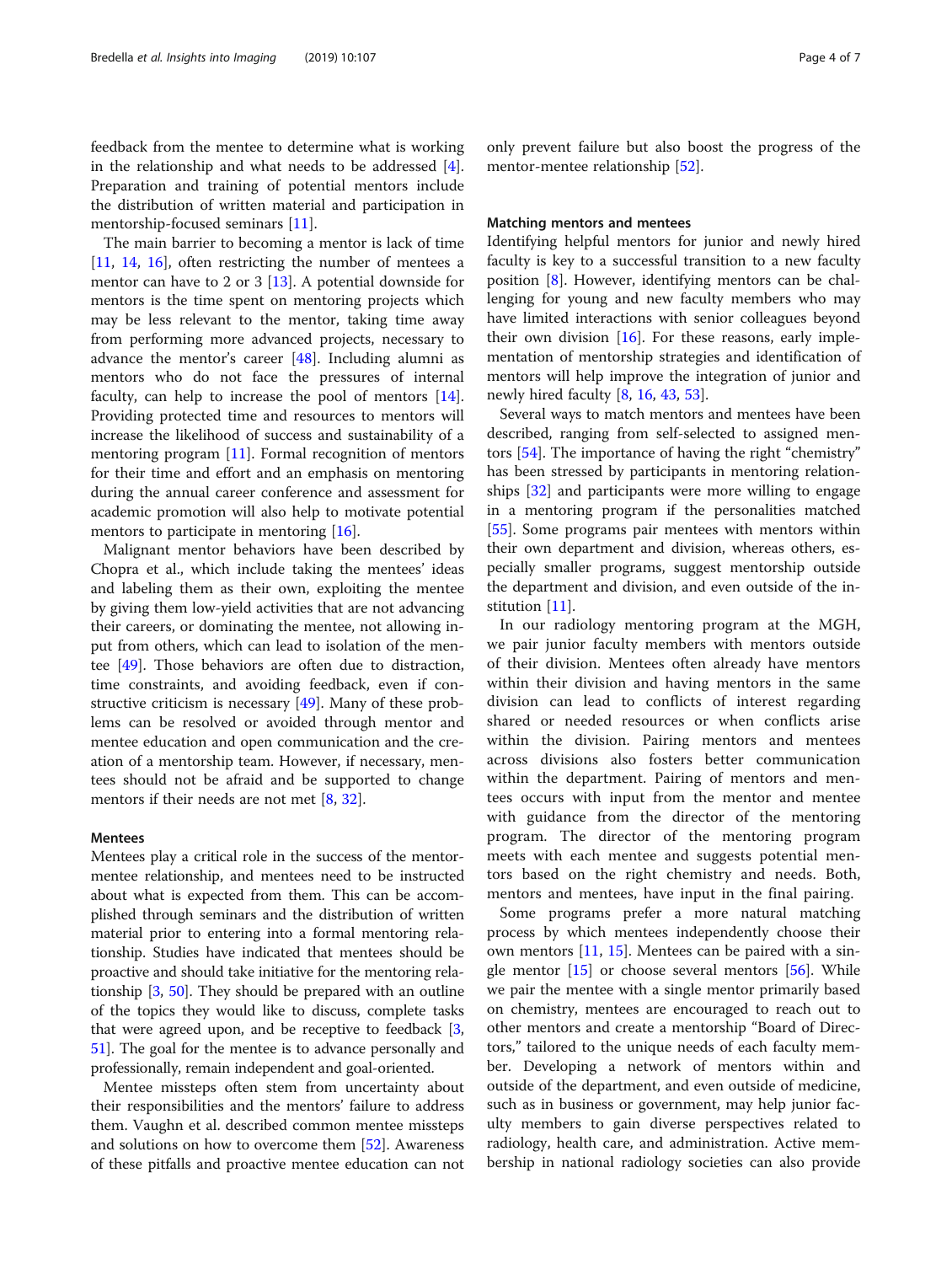junior faculty members with a network for connecting with mentors worldwide [[16\]](#page-5-0).

#### Peer mentoring

While mentorship is often viewed as a dyad with a senior mentor and a junior mentee, peer-mentoring, which encourages junior faculty members of similar rank to collaborate and exchange ideas, is an important part of a mentoring program. Because of the inherent equality of the participants who are often at similar stages in their personal life, participants are often more comfortable discussing professional and non-professional topics, such as the balance between work and family [[57\]](#page-6-0). Moreover, these relationships offer more personal feedback and friendship than traditional mentoring relationships [\[8](#page-5-0)]. Peer-mentoring has been shown to improve support, collaboration, and access to resources [\[58,](#page-6-0) [59\]](#page-6-0). Therefore, mentoring programs should encourage radiologists to identify peers within and outside of the department and create formal opportunities for peer-mentoring.

## Speed mentoring

Speed mentoring is an organized event in which a junior faculty member is paired with six senior faculty members for a series of 10-min encounters [[60\]](#page-6-0). A speed mentoring event was offered during the Association of University Radiologists (AUR) Annual Meeting, to improve access to mentorship for clinician educators in radiology [\[61\]](#page-6-0). The speed mentoring event created the opportunity for mentors and mentees from geographically diverse academic institutions to network with each other. In addition, mentees had the opportunity to reach out for additional remote mentorship beyond the speed mentoring event. Following the event, both the mentors and mentees felt a stronger sense of community and inclusiveness and felt more connected to the AUR [[61\]](#page-6-0).

## Mentoring underrepresented minorities in medicine and women

Women are underrepresented in the radiology workforce and women only occupy a minority of leadership positions without a significant change over the last decade [[62,](#page-6-0) [63](#page-6-0)]. The paucity of female leaders in radiology results in a lack of role models and deters women to choose radiology as a career [[64\]](#page-6-0).

Female faculty members are less likely to advance academically than their male colleagues of comparable seniority [\[65](#page-6-0)]. Demands in clinical workload combined with family obligations and lack of mentoring are factors that hamper the academic careers of women [[66](#page-6-0), [67](#page-6-0)]. A major barrier to the academic advancement of women is a lack of role models and mentors, however, mentorship is particularly crucial for women to achieve academic promotion and advance their professional careers [\[68](#page-6-0)]. However, the number of women interested in mentorship often outnumbers the number of women who are available or feel qualified [[69\]](#page-6-0). Although women, in general, do not seem to prefer female mentors, they may seek out female mentors for specific advice, including on how to best juggle work and family responsibilities, especially in fields where women are still in the minority, such as radiology [\[70](#page-6-0)]. Innovative traditional and peermentoring programs to promote gender equity have been developed [[57,](#page-6-0) [63,](#page-6-0) [68](#page-6-0), [69](#page-6-0)], such as the Leadership Intervention to Further the Training of Female Faculty (LIFT-OFF) aimed at women radiologists to achieve academic success and assume leadership positions [\[63](#page-6-0)].

Mentoring is particularly important for the success and retention of faculty underrepresented in medicine (URiM) [[71,](#page-6-0) [72\]](#page-6-0) who may have limited access to mentors and often face additional challenges, such as bias, prejudice, lack of confidence, and the feeling of isolation, which can lead to attrition from academic careers [\[73](#page-6-0)]. For URiM faculty, finding a mentor of similar background is challenging. The race is often cited as an obstacle for mentoring, and URiM faculty reported difficulties in explaining their own racial context to a non-minority mentor [\[74](#page-6-0)].

Radiology departments should identify a diverse group of mentors who are able to meet the needs of a diverse faculty. Providing a network of diverse mentors is key to a successful and inclusive mentoring program that is able to provide equal opportunities and advancement to all faculty.

## Conclusion

Mentorship in academic radiology is more important than ever given the mounting pressures of a changing healthcare environment. Mentorship for junior faculty promotes job satisfaction and career advancement, helps avoid burnout, and increases faculty retention. While mentorship is traditionally viewed as a senior mentor and a junior mentee, diverse mentorship teams and peer-mentoring are important components of a successful mentoring program. Academic institutions should recognize the value of mentoring and ensure equal opportunities and advancement of a diverse faculty.

#### Abbreviations

#### Acknowledgements

None

#### Authors' contributions

MAB, DF, and JHT made substantial contributions to the conception of the work, have approved the submitted version, and have agreed both to be personally accountable for the author's own contributions and to ensure

ACGME: Accreditation Council Graduate Medical Education; AUR: Association of University Radiologists; LIFT–OFF: Leadership Intervention to Further the Training of Female Faculty; MGH: Massachusetts General Hospital; RVUs: Relative value units; TAT: Turn-around time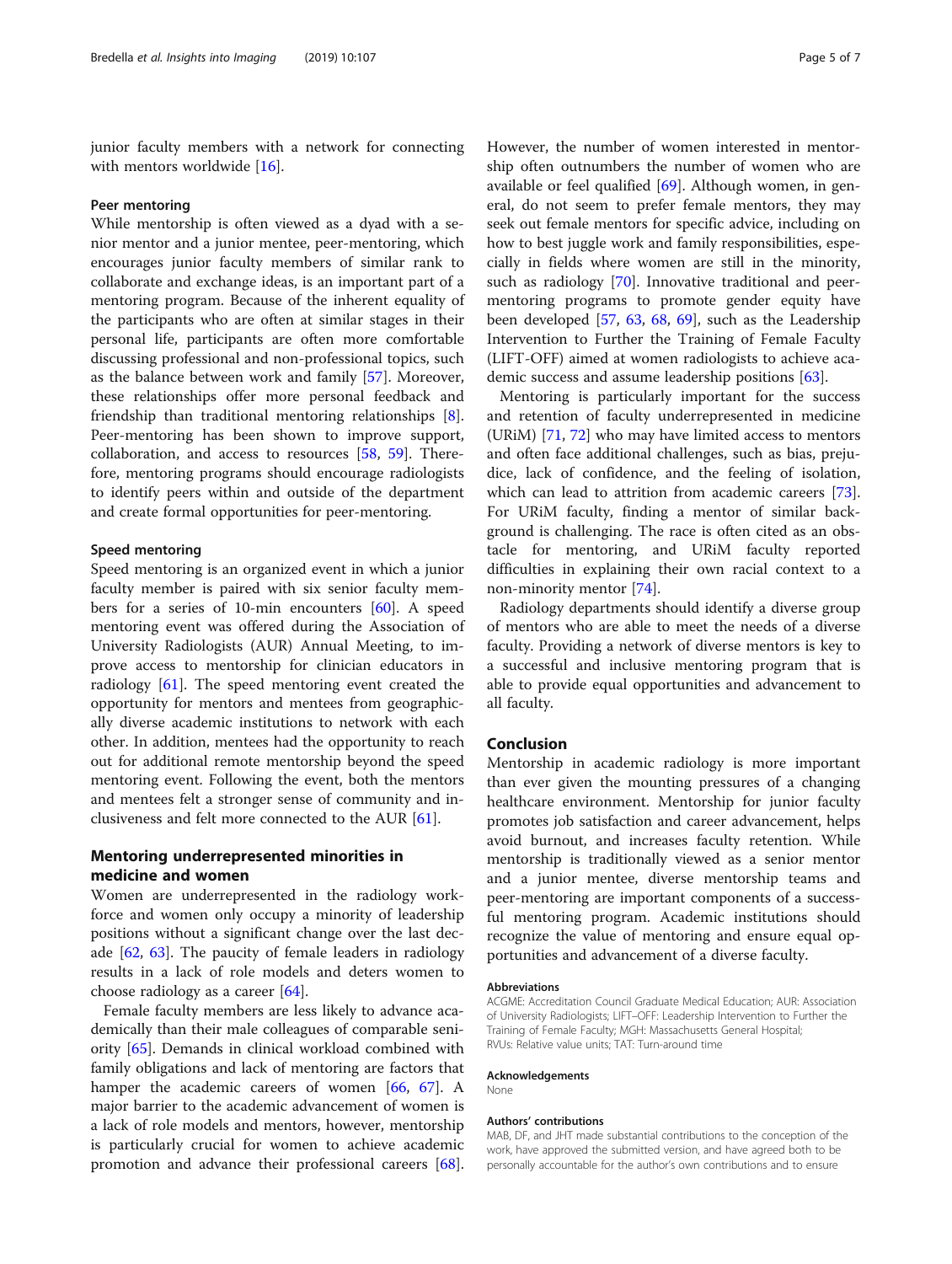#### <span id="page-5-0"></span>Funding

The authors declare that this work was supported by NIH grant K24 DK-109940.

#### Availability of data and materials

Not applicable

Ethics approval and consent to participate

Not applicable

#### Consent for publication

Not applicable

#### Competing interests

The authors declare that they have no competing interests.

#### Author details

<sup>1</sup>Department of Radiology, Massachusetts General Hospital and Harvard Medical School, Yawkey 6E, 55 Fruit Street, Boston, MA 02114, USA. 2 Musculoskeletal Division, Taubman Center, University of Michigan, Room 2910K, 1500 E Medical Center Drive, SPC 5326, Ann Arbor, MI 48109, USA.

#### Received: 8 August 2019 Accepted: 26 September 2019 Published online: 15 November 2019

#### References

- 1. Bhagia J, Tinsley JA (2000) The mentoring partnership. Mayo Clin Proc 75(5): 535–537
- 2. Chew LD, Watanabe JM, Buchwald D, Lessler DS (2003) Junior faculty's perspectives on mentoring. Acad Med 78(6):652
- 3. Sambunjak D, Straus SE, Marusic A (2006) Mentoring in academic medicine: a systematic review. JAMA 296(9):1103–1115
- 4. Slanetz PJ, Boiselle PM (2012) Mentoring matters. AJR Am J Roentgenol 198(1):W11–W12
- 5. Sundgren PC (2012) Mentoring radiology residents in clinical and translational research. Acad Radiol 19(9):1110–1113
- 6. Ward EC, Hargrave C, Brown E, Halkett G, Hogg P (2017) Achieving success in clinically based research: the importance of mentoring. J Med Radiat Sci 64(4):315–320
- 7. Kostrubiak DE, Kwon M, Lee J et al (2017) Mentorship in radiology. Curr Probl Diagn Radiol 46(5):385–390
- 8. Retrouvey M, Grajo JR, Awan O et al (2019) Transitioning from radiology training to academic faculty: the importance of mentorship. Curr Probl Diagn Radiol. <https://doi.org/10.1067/j.cpradiol.2019.02.011>. [Epub ahead of print]. PMID: 30904346.
- 9. Waljee JF, Chopra V, Saint S (2018) Mentoring Millennials. JAMA 319(15): 1547–1548
- 10. Trossman S (2013) Better prepared workforce, better retention: programs illustrate the value of mentoring. Am Nurse 45(4):1 12
- 11. Kashiwagi DT, Varkey P, Cook DA (2013) Mentoring programs for physicians in academic medicine: a systematic review. Acad Med 88(7):1029–1037
- 12. Donovan A (2010) Views of radiology program directors on the role of mentorship in the training of radiology residents. AJR Am J Roentgenol 194(3):704–708
- 13. Mainiero MB (2007) Mentoring radiology residents: why, who, when, and how. J Am Coll Radiol 4(8):547–550
- 14. Yedavalli VS, Shah P (2019) Residents' perceptions of usage of the current alumni and attending network for a formal mentorship program in an academic affiliated community hospital radiology residency. Curr Probl Diagn Radiol 48(2):105–107
- 15. Illes J, Glover GH, Wexler L, Leung AN, Glazer GM (2000) A model for faculty mentoring in academic radiology. Acad Radiol 7(9):717–724 discussion 25-6
- 16. Perry RE, Parikh JR (2017) Mentorship of junior faculty members in academic radiology. J Am Coll Radiol 14(10):1341–1344
- 17. Gustin J, Tulsky JA (2010) Effective "on-boarding": transitioning from trainee to faculty. J Palliat Med 13(10):1279–1283
- 18. Bhargavan M, Kaye AH, Forman HP, Sunshine JH (2009) Workload of radiologists in United States in 2006-2007 and trends since 1991-1992. Radiology 252(2):458–467
- 19. Dhanoa D, Dhesi TS, Burton KR, Nicolaou S, Liang T (2013) The evolving role of the radiologist: the Vancouver workload utilization evaluation study. J Am Coll Radiol 10(10):764–769
- 20. Rathnayake S, Nautsch F, Goodman TR, Forman HP, Gunabushanam G (2017) Effect of radiology study flow on report turnaround time. AJR Am J Roentgenol 209(6):1308–1311
- 21. Harolds JA, Parikh JR, Bluth EI, Dutton SC, Recht MP (2016) Burnout of radiologists: frequency, risk factors, and remedies: a report of the ACR Commission on human resources. J Am Coll Radiol 13(4):411–416
- 22. Kelly AM, Cronin P, Dunnick NR (2007) Junior faculty satisfaction in a large academic radiology department. Acad Radiol 14(4):445–454
- 23. Griffith B, Kadom N, Straus CM (2019) Radiology education in the 21st century: threats and opportunities. J Am Coll Radiol 16(10):1482–1487.
- 24. Levin DC, Parker L, Rao VM (2017) The recent losses in Medicare imaging revenues experienced by radiologists, cardiologists, and other physicians. J Am Coll Radiol 14(8):1007–1012
- 25. Schemmel A, Lee M, Hanley T et al (2016) Radiology workflow disruptors: a detailed analysis. J Am Coll Radiol 13(10):1210–1214
- 26. Willis MH, Friedman EM, Donnelly LF (2018) Optimizing performance by preventing disruptive behavior in radiology. Radiographics 38(6): 1639–1650
- 27. Shanafelt TD, West CP, Sinsky C et al (2019) Changes in burnout and satisfaction with work-life integration in physicians and the general US working population between 2011 and 2017. Mayo Clin Proc 94(9):1681– 1694.
- 28. Harolds JA (2019) Quality and safety in health care, part XLIX: mentoring, coaching, and burnout. Clin Nucl Med 44(7):566–567
- 29. Harolds JA (2019) Quality and safety in health care, part XLV: introduction to burnout. Clin Nucl Med 44(3):221–222
- 30. Levine MS (2004) Primer for clinician scholars in academic radiology. Radiology 231(3):622–627
- 31. Munk PL (2015) Mentoring: helping others do what they can, as well as they can. Can Assoc Radiol J 66(4):301
- 32. Jackson VA, Palepu A, Szalacha L, Caswell C, Carr PL, Inui T (2003) "Having the right chemistry": a qualitative study of mentoring in academic medicine. Acad Med 78(3):328–334
- 33. Maguire MA, Gore JC (2005) The current state of NIH funding of research in diagnostic radiology at U.S. medical schools. J Am Coll Radiol 2(5):436–443
- 34. Maynard CD, Nagy EC (2001) The academy of radiology research and the growth of NIH support for imaging research, 1995-2001. Acad Radiol 8(12): 1290–1293
- 35. Gifford WA, Davies B, Graham ID, Lefebre N, Tourangeau A, Woodend K (2008) A mixed methods pilot study with a cluster randomized control trial to evaluate the impact of a leadership intervention on guideline implementation in home care nursing. Implement Sci 3:51
- 36. Freel SA, Smith PC, Burns EN, Downer JB, Brown AJ, Dewhirst MW (2017) Multidisciplinary mentoring programs to enhance junior faculty research Grant success. Acad Med 92(10):1410–1415
- 37. Libby AM, Hosokawa PW, Fairclough DL, Prochazka AV, Jones PJ, Ginde AA (2016) Grant success for early-career faculty in patient-oriented research: difference-in-differences evaluation of an interdisciplinary mentored research training program. Acad Med 91(12):1666–1675
- 38. Spence JP, Buddenbaum JL, Bice PJ, Welch JL, Carroll AE (2018) Independent investigator incubator (I (3)): a comprehensive mentorship program to jumpstart productive research careers for junior faculty. BMC Med Educ 18(1):186
- 39. Kelly AM, Mullan PB (2018) Teaching and assessing professionalism in radiology: resources and scholarly opportunities to contribute to required expectations. Acad Radiol 25(5):599–609
- 40. Gunderman RB (2018) Portraits in professionalism: when radiologists break the law. Acad Radiol 25(5):681–682
- 41. Kelly AM, Mullan PB (2018) Designing a curriculum for professionalism and ethics within radiology: identifying challenges and expectations. Acad Radiol 25(5):610–618
- 42. Kaba R, Sooriakumaran P (2007) The evolution of the doctor-patient relationship. Int J Surg 5(1):57–65
- 43. Perry RE, Parikh JR (2018) Developing effective Mentor-mentee relationships in radiology. J Am Coll Radiol 15(2):328–333